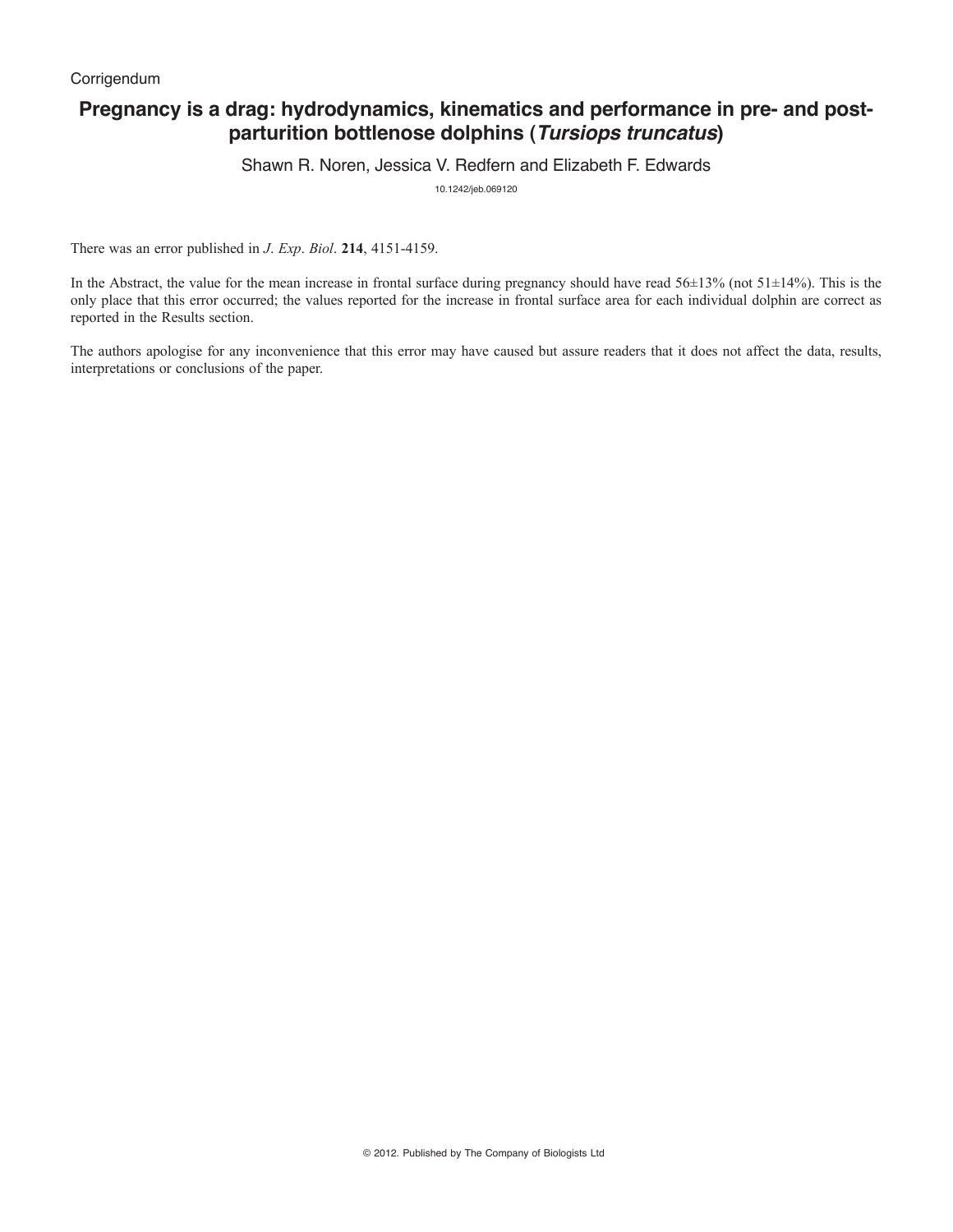# **RESEARCH ARTICLE**

# **Pregnancy is a drag: hydrodynamics, kinematics and performance in pre- and postparturition bottlenose dolphins (***Tursiops truncatus***)**

Shawn R. Noren<sup>1,\*</sup>, Jessica V. Redfern<sup>2</sup> and Elizabeth F. Edwards<sup>2</sup>

1Institute of Marine Science, Center for Ocean Health, University of California at Santa Cruz, 100 Shaffer Road, Santa Cruz, CA 95060, USA and <sup>2</sup>Protected Resources Division, Southwest Fisheries Science Center, 3333 Torrey Pines Court, La Jolla,

CA 92037, USA

\*Author for correspondence (snoren@biology.ucsc.edu)

Accepted 28 September 2011

# **SUMMARY**

**Constraints on locomotion could be an important component of the cost of reproduction as carrying an increased load associated with eggs or developing fetuses may contribute to decreased locomotor performance for females across taxa and environments. Diminished performance could increase susceptibility to predation, yet the mechanism(s) by which gravidity and pregnancy affect locomotion remains largely unexplored. Here we demonstrate that morphology, hydrodynamics and kinematics were altered during pregnancy, providing a mechanism for diminished locomotor performance in two near-term pregnant (10days preparturition) bottlenose dolphins (***Tursiops truncatus***). Near-term pregnancy resulted in a 51±14% increase in frontal surface area, coinciding with dramatic increases in drag forces while gliding. For example, pregnant females encountered 80N of drag at 1.7ms–1 whereas that magnitude of drag was not encountered until speed doubled for females 18months post-parturition. Indeed, drag coefficients based on frontal surface area were significantly greater during pregnancy (***C***d,F0.22±0.04) than at 18months post-parturition (***C***d,F0.09±0.01). Pregnancy also induced a gait change as stroke amplitude and distance per stroke were reduced by 13 and 14%, respectively, compared with non-pregnant periods (1–24months post-parturition). This was concomitant with a 62 and 44% reduction in mean and maximum swim speeds, respectively, during the pregnancy period. Interestingly, attack speeds of known predators of dolphins surpass maximum speeds for the pregnant dolphins in this study. Thus, pregnant dolphins may be more susceptible to predation. This study demonstrates unequivocally that changes in morphology, hydrodynamics and kinematics are associated with diminished performance during pregnancy in dolphins.**

Key words: cetacean, drag coefficient, locomotion, mechanics, morphology, odontocete, speed, stroke amplitude, stroke frequency, swimming.

# **INTRODUCTION**

Numerous studies across taxa have described diminished locomotor performance for gravid and pregnant animals inhabiting aquatic, terrestrial and aerial environments. It was hypothesized that the decreased maternal locomotor ability was due to carrying an extra load associated with gravidity or pregnancy for crustaceans (Winfield and Townsend, 1983; Berglund and Rosenquist, 1986), fish (Plaut, 2002; Svendsen et al., 2009), scorpions (Shaffer and Formanowicz, 1996), insects (Isaacs and Byrne, 1998; Gu and Danthanarayana, 2000), reptiles (Shine, 1980; Seigel et al., 1987; Cooper et al., 1990), birds (Lee et al., 1996; Veasey et al., 2001) and mammals (McLean and Speakman, 2000). Prelaying common eiders (*Somateria mollissima*) are even rendered flightless (Guillemette and Ouellet, 2005). In addition to lowered performance, pregnant animals also exhibit increased sedentary periods, as evident in numerous primates (Miller et al., 2006), sea lions (*Zalophus californianus*) (Williams et al., 2007) and bats (*Glossophaga soricina*) (Voigt, 2003). The reduced locomotor performance of these reproductive females has profound implications for predator avoidance, particularly for animals that live in open, seemingly featureless habitats that rely on speed to avoid predators (i.e. pelagic dolphins and African ungulates). Indeed, it has been hypothesized that relatively immobile brooding squid (*Gonatus onyx*) could provide an easy target for predators (Seibel et al., 2005). Yet the

mechanism(s) by which the increased load of gravidity and pregnancy diminishes locomotor performance is virtually unknown (Svendsen et al., 2009).

Only a few studies have attempted to investigate the mechanism by which gravidity and pregnancy lower maternal locomotor ability. A few investigators examined gait (Taves et al., 1982; Golomer et al., 1991; Foti et al., 2000; Plaut, 2002), yet surprisingly, all of these studies indicated that there were no differences in gait between the gravid and non-gravid or pregnant and non-pregnant states. For example, investigations of female mosquitofish (*Gambusia affinis*) showed no change in stroke amplitude and stroke frequency across reproductive states (Plaut, 2002) and the stride length and step frequency of humans seemed to be unaltered by pregnancy (Taves et al., 1982; Foti et al., 2000). Yet Golomer et al. (Golomer et al., 1991) suggested that by the eighth month of pregnancy, humans seem to have decreased stride length with a concomitant increase in step frequency, even though quantitatively these differences were deemed insignificant. Wu et al. (Wu et al., 2004) maintained that gait in humans is affected by pregnancy but this effect is masked by the large inter-individual differences in postural adaptations to pregnancy across women. Overall there is a paucity of information on the effect of pregnancy on locomotor kinematics in comparative systems.

Dolphins are an ideal model with which to investigate how pregnancy might alter locomotion. First, pregnancy results in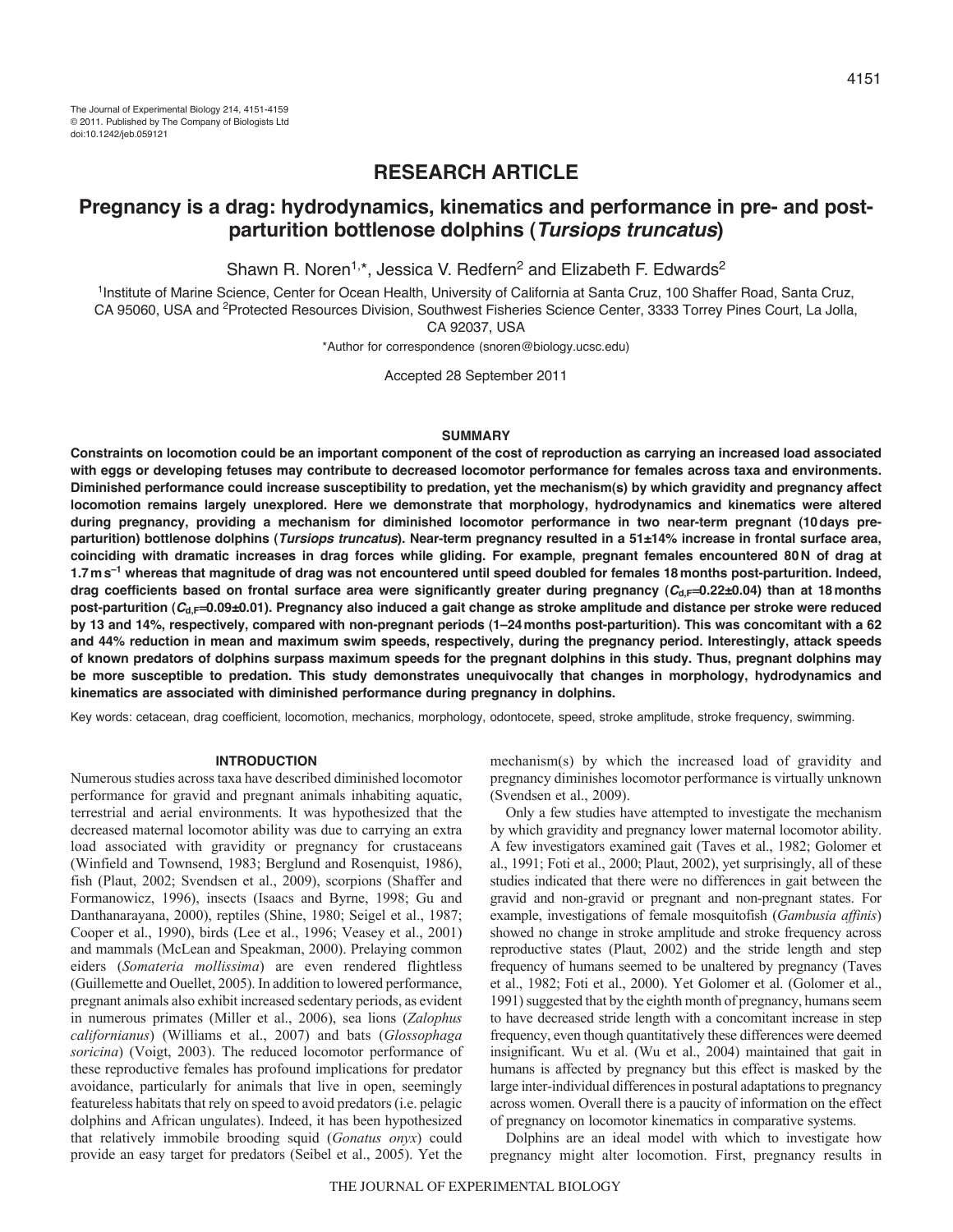## 4152 S. R. Noren, J. V. Redfern and E. F. Edwards





Pre-parturition Post-parturition Fig. 1. Photographs of a bottlenose dolphin (*Tursiops truncatus*) before parturition and at 8 months post-parturition. Note the white stretch marks in the thoracic-abdominal area on the pregnant dolphin, which indicate that the animal had undergone a rapid increase in body girth during the pregnancy period. Photo credit: Dolphin Quest.

marked changes in streamlining (S.R.N., personal observation) (Fig.1) that could increase opposing forces to locomotion (drag). Second, the stretching of the abdominal muscles (due to the presence of the fetus) could decrease the ability to generate thrust. This is because dolphins generate thrust exclusively with their tail flukes (Fish and Hui, 1991). Third, dolphins have a relatively stiff upper vertebral column (cervical vertebrae fused for streamlining) (Long et al., 1997), which could preclude the issue of postural adjustments to pregnancy. The morphology and swimming kinematics of dolphins are characteristic of the thunniform mode, which is typical of some of the fastest marine vertebrates, including scombrid fishes, laminid sharks and cetaceans (Lighthill, 1969). As with other thunniform swimmers, dolphins generate thrust exclusively with a high-aspect-ratio caudal hydrofoil (tail flukes) (Fish and Hui, 1991). Thus, kinematic analyses provide a quantitative assessment of gait by considering both tail movement amplitude and beat frequency. A qualitative assessment of effort may also be obtained because higher amplitudes and frequencies are associated with greater energy expenditure (Kooyman and Ponganis, 1998). Kinematic analyses also allow for quantification of performance (swim speed) while hydrodynamic analyses provide a means of assessing forces opposing locomotion (drag).

In this study, we demonstrate how pregnancy affects the morphology of bottlenose dolphins (*Tursiops truncatus*) and we used hydrodynamic and kinematic analyses to quantify how drag, gait and performance change between pre-parturition and post-parturition periods. Specifically, we measured morphology (body length, maximum girth, body mass and frontal surface area), gliding drag (drag, drag coefficient and Reynolds number), swimming kinematics (stroke amplitude, stroke frequency and stroke frequency normalized for speed), swimming effectiveness (distance per stroke and Strouhal number) and swim performance (mean and maximum swim speeds) of two female bottlenose dolphins at ≤10days pre-parturition and at 1–24months post-parturition (Fig.1). Ultimately, this study elucidated mechanisms by which the physical alterations of pregnancy can diminish locomotor performance in a marine mammal.

## **MATERIALS AND METHODS Experimental animals**

Two adult female bottlenose dolphins [*Tursiops truncatus*(Montagu 1821)] were studied in a large, oblong natural lagoon at Dolphin Quest Hawaii (high tide dimensions:  $43\times53\times7$ m deep, low tide dimensions:  $37\times46\times5$  m deep). Studies occurred from October 2003 to November 2005, which corresponded to the time when the dolphins were ≤10 days pre-parturition and 1–24months postparturition. Data were collected during the last 10days of pregnancy and throughout 1week intervals for each of the postpartum periods (1, 10, 13, 18 and 24months postpartum). Water temperature during this period ranged from 24.0 to  $26.7^{\circ}$ C (mean= $25.3\pm0.4^{\circ}$ C). These animals had been held at the facility for several years, thus the animals were acclimated to their environment. Animals were fed a mixed fish diet of capelin, herring and squid supplemented with vitamins.

## **Morphological measurements**

Body length (beak tip to fluke notch) and maximum girth (taken at the anterior insertion of the dorsal fin) measurements followed standard protocols for dolphins and were measured at 2weeks preparturition and 18months post-parturition. Dolphins were also weighed at 18months post-parturition by beaching onto a digital scale. Weighing was precluded for the pregnant dolphins because of the positioning of the fetus, thus the masses of the pregnant dolphins were estimated using a dolphin-specific morphometric calculator (Messinger et al., 1999). This calculator was designed specifically for bottlenose dolphins and utilizes gender, age, total body length and maximum girth of the dolphin to estimate body mass. Data used to parameterize the equation were acquired from dolphins at four facilities including Dolphin Quest. Although this equation was not derived from pregnant animals, obese animals were included in the sample. We utilized their equation specific for obese (girth  $\geq$ 152.4cm) female dolphins  $\geq$ 11 years old to account for the shift in body mass associated with pregnancy. Body mass  $(M_b; \text{kg})$ is estimated by:

$$
M_b = 0.8L + 0.0066G_{\text{max}}^2 - 131,\tag{1}
$$

where  $L$  is body length (cm) and  $G_{\text{max}}$  is maximum girth (cm) (Messinger et al., 1999). The percent error between the estimated and predicted mass for the two individual dolphins at 18months postparturition were only 0.02 and 1.21%; consequently, we felt that the use of this equation was a valid approach for estimating the mass of the pregnant animals. It was assumed that the frontal surface area of a dolphin is best represented by a circle; the measured maximum girth served as the diameter of the circle and the surface area of the circle was calculated using a standard geometric equation.

## **Swimming trials**

During each data collection interval, the swimming motions of the animals were recorded daily throughout daylight hours. A submerged SCUBA diver, sitting stationary on a wide ledge on one side of the enclosure, used a digital video camcorder (Sony Hi-8, Sony, Oradell, NJ, USA) housed in an underwater housing (Amphibico Dive Buddy, Amphibico, Montreal, QC, Canada) to film the dolphins as they passed by. The SCUBA diver kept the video camera stationary such that the dolphins were only filmed when they were in the field of view of the camcorder. The animals swam approximately 1–3m below the surface of the water and swam in a straight-line path within 7–8m parallel to the SCUBA diver. Experimental swim sessions included both opportunistic trials (no reward) and directional trials between two trainers (reward based).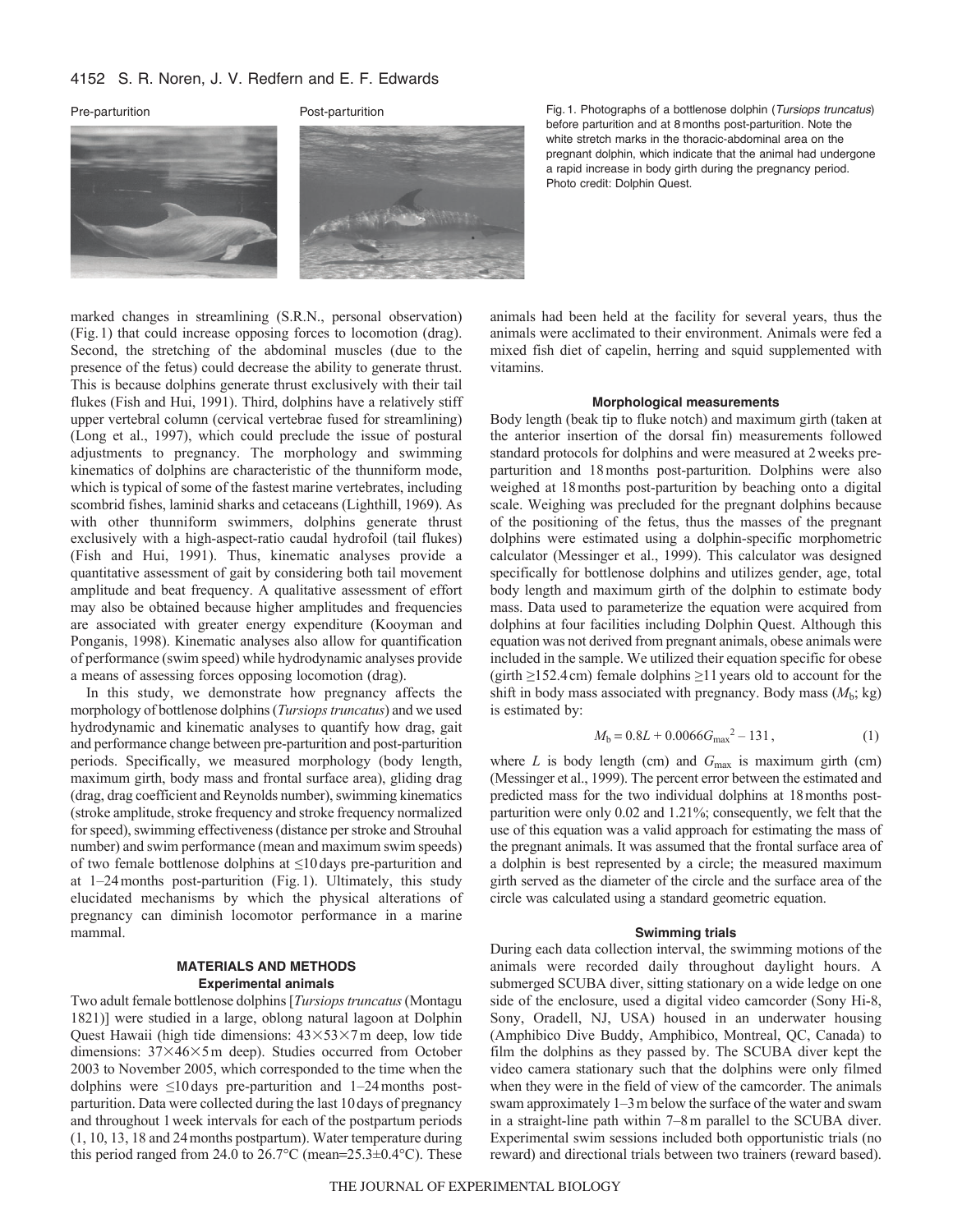For opportunistic trials, the SCUBA diver was positioned in an area of the lagoon where the animals passed in a stereotypic straightline path. For directional trials, the trainers were positioned across the lagoon from each other in a way that forced the dolphins to swim a straight-line path. Rewards (tactile stimulation, toys and food) were based on the intensity of the swimming provided. Standard operant conditioning was used to train the directional swimming. Only video clips showing dolphins swimming alone (>1m in all directions from any other dolphin) were included in the analyses.

## **Video analysis**

Short 2–6s video clips of the dolphins swimming were extracted from the videotapes using digital video software (Pinnacle Studio 8, Pinnacle Systems, Inc., Mountain View, CA, USA). Anatomical points of interest were digitized at a rate of  $60$  fields  $s^{-1}$  of video using a motion-analysis system (Peak Motus 6.1; Peak Performance Technologies, Inc., Englewood, CO, USA) following methods similar to those of Skrovan et al. (Skrovan et al., 1999) and Noren et al. (Noren et al., 2006). For clips of dolphins gliding continuously with no body movement, the cranial insertion of the dorsal fin was digitized to assess drag. For clips of dolphins stroking continuously, distinct morphological features including the rostrum tip, cranial insertion of the dorsal fin, and the fluke tip were digitized to assess kinematics and performance according to Noren et al. (Noren et al., 2006). To correct for any slight deviations in the dolphins' vertical angle in the water column, all coordinates were transformed so that the starting position of the cranial insertion of the dorsal fin (digitized point closest to the center of mass) represented the zero position on the *y*-axis. The measured body length (*L*) of each study animal, which did not change during the study interval because the females had already attained mature body length, provided a scalar so that the system could calculate instantaneous transformed coordinates, velocity and acceleration for each digitized point. Only video clips where dolphins swam steadily, maintained a parallel path to the camera lens, and had no qualitatively apparent acceleration were included in the analyses. In addition, a rock within the field of view of the camcorder was also digitized to ensure that the camera was held steady throughout the entire pass of the animal. Digitized video clips that indicated that the reference point moved were excluded from the analyses.

#### **Drag and Reynolds number calculations**

Only video clips of dolphins gliding continuously with no body movements and submerged a minimum of three times the maximum body diameter below the water's surface were used in the analyses. In addition, only trials obtained at ≤10days pre-parturition and at 18months post-parturition were used in these analyses to correspond with the interval for which morphological measurements were taken. Deceleration  $(a; ms^{-2})$  was calculated every 60 frames (this is equivalent to 1s intervals) to provide semi-instantaneous deceleration values. This approach is better than simply using a beginning and end point for calculating deceleration because it provides for changes in velocity during the glide, smoothes small fluctuations in the rate of deceleration, and compensates for errors in measuring and plotting during the digitizing process. The resulting calculated deceleration for each video clip  $(\bar{a})$  was the mean of the *a*-values over the entire clip. Drag (*D*; N) was then determined following standard methods for marine mammals (Williams and Kooyman, 1985):

where  $M_a$  is the added mass of the animal (kg) [approximately  $0.2M_b$ (Weihs, 2002)] (Webb, 1975). The added mass is the mass added to a system because of the fact that a decelerating (or accelerating) body must move some volume of surrounding fluid with it as it moves. The added mass force opposes motion so it must be factored into the system (for a review, see Webb, 1975). The drag coefficient based on the dolphins' frontal surface area was calculated according to:

$$
C_{d,F} = 2D \, (\rho F V^2)^{-1},\tag{3}
$$

where  $\rho$  is water density (assumed to be the mean density of water at the sea surface;  $1025 \,\mathrm{kg\,m^{-3}}$ ), *F* is frontal surface area (m<sup>2</sup>) and *V* is the mean of the instantaneous velocities  $(m s^{-1})$  during the glide. This methodology for calculating drag coefficient is in accordance with those used previously for marine mammals by Williams and Kooyman (Williams and Kooyman, 1985) and Feldkamp (Feldkamp, 1987). In addition, Reynolds number (*Re*) was calculated according to:

$$
Re = LV / \mathbf{v},\tag{4}
$$

where  $v$  is the kinematic viscosity of seawater, estimated at  $1.044 \times 10^6 \,\mathrm{m^2\,s^{-1}}$  for the temperature and salinity of our study site. This calculation of *Re* for dolphins follows the approach of Fish (Fish, 1998).

### **Swimming kinematics and Strouhal number calculations**

A quantitative assessment of gait was obtained by calculating peakto-peak fluke stroke amplitude (*A*; m) and tailbeat oscillation frequency  $(f, \text{strokes s}^{-1})$  from the data. Multiple sequential strokes were used to calculate the mean stroke amplitude and tailbeat oscillation frequency for each video clip. Normalized tailbeat frequency (ratio of tailbeat frequency to swim speed) (Rohr and Fish, 2004) and distance per stroke were also calculated so that any differences in tailbeat frequency between reproductive state could be detected without the compounding effect of swim speed, because tailbeat frequency increases significantly with swim speed in odontocetes (Fish, 1993; Fish, 1998; Skrovan et al., 1999; Fish et al., 2003; Noren et al., 2006). Stroke amplitude was not normalized for swim speed because odontocetes do not modulate swim speed by changing stroke amplitude (Fish, 1993; Skrovan et al., 1999; Fish et al., 2003; Noren et al., 2006). The principal wake parameter, a dimensionless number called the Strouhal number (*St*), was also calculated according to Triantafyllou et al. (Triantafyllou et al., 1993):

$$
St = fA / V, \tag{5}
$$

and  $V$  is the mean of the instantaneous velocities during the glide.

## **Statistics**

This is the first study to examine the effect of near-term pregnancy on swimming in dolphins, thus our primary interest was to quantify differences in kinematics and hydrodynamics between pregnant and non-pregnant periods. Although data were collected at several points post-parturition, the purpose of this study was not to address any changes that may occur in swimming kinematics with recovery after pregnancy. Although we collected data from two individuals, the purpose of this study was not to examine individual variation in kinematics. Because the inclusion of postpartum and individual variation can only serve to weaken any resulting relationships, this analytical approach reinforces the robustness of the conclusions from the pooled data. Each data point was obtained from a unique trial (a complete pass of the animal past the video camera), and each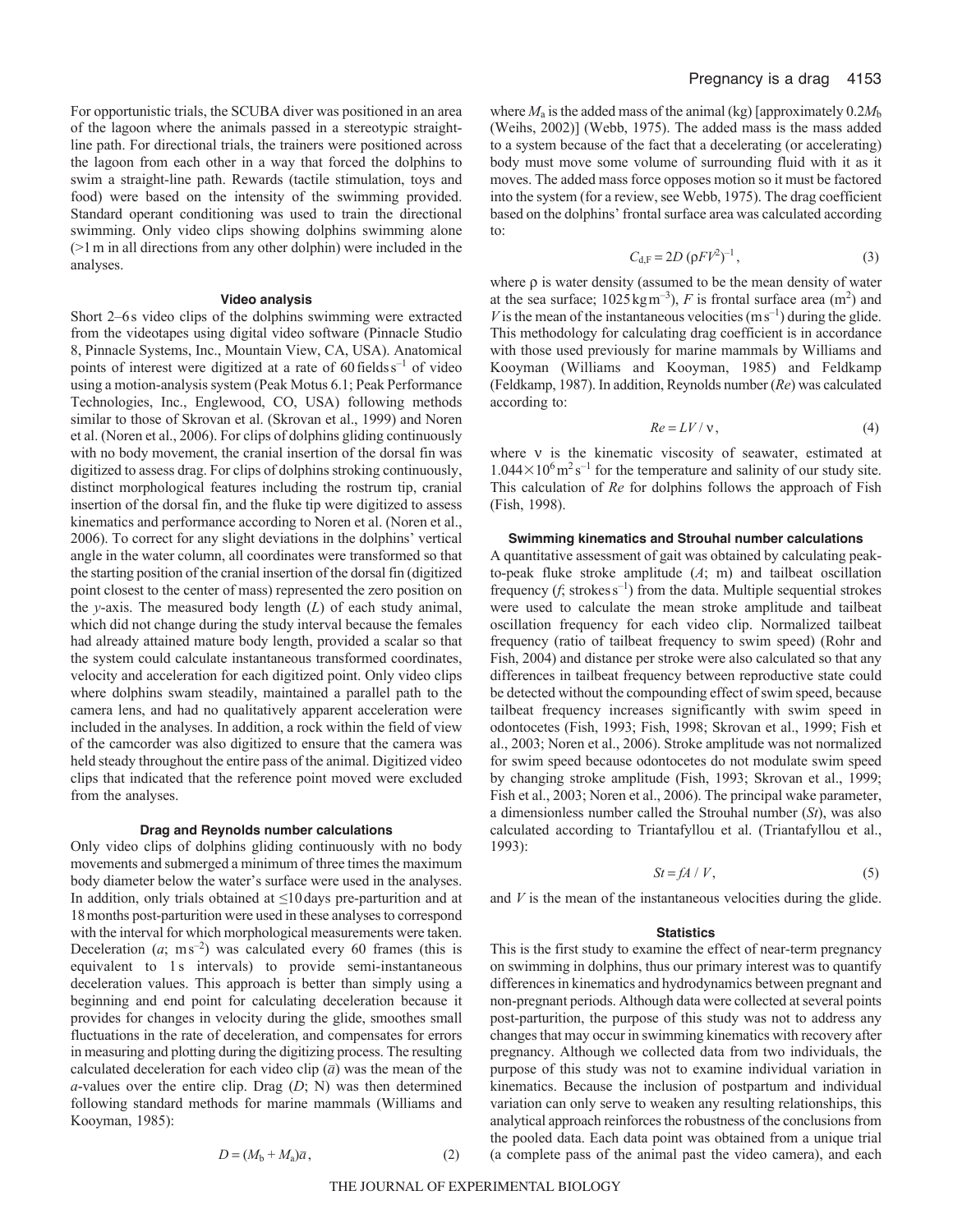# 4154 S. R. Noren, J. V. Redfern and E. F. Edwards

trial was of a slightly different swim speed; therefore, measurements were considered to be independent and not repeated. One trial represented one sample. This approach enabled us to pool the data and to have a large enough sample size for statistical analyses. This methodology has been utilized by other studies of the swimming kinematics of dolphins (Fish, 1993; Skrovan et al., 1999; Fish et al., 2003; Noren et al., 2006; Noren et al., 2008; Noren, 2008; Noren and Edwards, 2011). Nonetheless, because the calculated drag coefficient is related to morphology, we compared the drag coefficients between the two dolphins using a Student's *t*-test to ensure that they were not significantly different before pooling this data. We also used analyses of covariance (ANCOVAs) to test the effect of individual on the relationships for stroke amplitude with swim speed and tailbeat frequency with swim speed for each reproductive state (pre-parturition and post-parturition) before pooling this data.

For the data extracted from the video clips of gliding dolphins, non-linear regression analyses were used to determine the relationship between swim speed and drag and the significance of these regressions was determined using *F*-tests. Differences in drag coefficient, swim speed and Reynolds number between reproductive categories (pre-parturition and post-parturition) were determined using Student's *t*-test or Mann–Whitney rank sum test when normality failed. For the data extracted from video clips of stroking dolphins, Pearson correlation coefficient analyses were used to determine correlations between swim speed and swimming kinematics (peak-to-peak stroke amplitude, tailbeat oscillation frequency, and the product of peak-to-peak stroke amplitude and tailbeat oscillation frequency) for each reproductive state. Least squares linear regression analyses were used to determine the relationships for those variables that were deemed correlated and the significance of these regressions was determined using *F*-tests. In cases where the swimming kinematic was significantly correlated with speed, the slopes and intercepts across reproductive state (preand post-parturition) were compared by Student's *t*-tests according to Zar (Zar, 1984). Differences in stroke amplitude, normalized tailbeat frequency, distance per stroke, Strouhal number and swim speed between reproductive categories were determined using Student's *t*-test or the Mann–Whitney rank sum test when normality failed. Normality was determined using the Kolmogorov–Smirnov



test. These standard statistical analyses were performed using Sigma Stat 2.03 (Systat Software, Inc., Point Richmond, CA, USA). All means are denoted  $\pm 1$  s.e.m. and  $\alpha = 0.05$ .

#### **RESULTS**

Our results showed that near-term pregnant females experienced a marked alteration in morphology (Fig.1) that corresponded with changes in drag forces, swimming kinematics and swimming performance. Body length did not change, which was expected because these females had already reached mature body length; however, there was a marked increase in maximum body girth (16 and 26% increase for the two individual dolphins) from the 18month post-parturition to the pre-parturition (pregnancy) period. As a result, there was a large increase in frontal surface area (43 and 69% increase for the two individual dolphins) during pregnancy, which effectively increased the gliding drag of these animals compared with 18months post-parturition. For example, 80N of drag were experienced by pregnant dolphins gliding at  $1.7 \text{ m s}^{-1}$  whereas dolphins measured at 18months post-parturition did not experience this magnitude of drag until they were gliding at twice the speed  $(3.4 \text{ m s}^{-1})$ ; see Fig. 2 for the velocity and drag relationships for each reproductive state). Indeed, the calculated drag coefficient based on frontal surface area was significantly greater for the dolphins prior to parturition ( $C_{d,F}$ =0.22±0.04, *N*=6) compared with 18 months postparturition ( $C_{d,F}$ =0.09±0.01, *N*=19; *t*=4.470, d.f.=23, *P*<0.001); the drag coefficients of the two individual dolphins were combined because they were not different between the animals prior to parturition  $(T=5.00, N=2, 4, P=0.533)$  nor at 18-months postparturition  $(t=0.202, d.f=17, P=0.842)$ . Meanwhile, speed was significantly greater for the gliding periods at 18months postparturition  $(3.69 \pm 0.15 \text{ m s}^{-1})$  compared with pre-parturition (1.41±0.12ms–1; *t*–7.980, d.f.23, *P*<0.001), as were Reynolds numbers (18 months post-parturition:  $8.63 \pm 0.34 \times 10^6$ ; preparturition:  $3.29 \pm 0.31 \times 10^6$ ; *t*= -8.405, d.f. = 23, *P*<0.001).

For either reproductive state, individual did not significantly influence the relationships between stroke amplitude and swim speed (pre-parturition:  $F=0.109$ ,  $P=0.743$ ,  $N=59$ ; post-parturition:  $F=0.163$ , *P*=0.688, *N*=92) or tailbeat frequency and swim speed (preparturition: *F*=0.004, *P*=0.953, *N*=59; post-parturition: *F*=0.461, *P*=0.499, *N*=92), thus these data were pooled across individuals for

> Fig. 2. Drag forces encountered by two dolphins were greater during near-term pregnancy compared with that encountered at 18 months post-parturition. The relationships for swim speed *versus* drag during pre-parturition (black) and post-parturition (white) periods are described according to the following equations: pre-parturition:  $D=26.14U^{2.13}$ ( $r=0.78$ ,  $F=6.32$ ,  $P=0.066$ ,  $N=6$ ); post-parturition: *D*=5.69*U*<sup>2.17</sup> (*r*=0.61, *F*=10.33, *P*=0.005, *N*=19), where *D* is drag (N) and  $U$  is swim speed (m s<sup>-1</sup>). The dotted gray box shows that 80 N of drag were experienced by pregnant dolphins gliding at  $1.7 \text{ m s}^{-1}$  whereas dolphins at 18 months post-parturition did not experience this magnitude of drag until they were gliding at twice the speed  $(3.4 \text{ m s}^{-1})$ . A different symbol (circle and triangle) was used for each of the two individual dolphins. Digitized video clips for an individual dolphin in the pregnant and non-pregnant state are also shown; a distinctive trace represents the movement of the cranial insertion of the dorsal fin (distinct morphological feature closest to the dolphin's center of mass).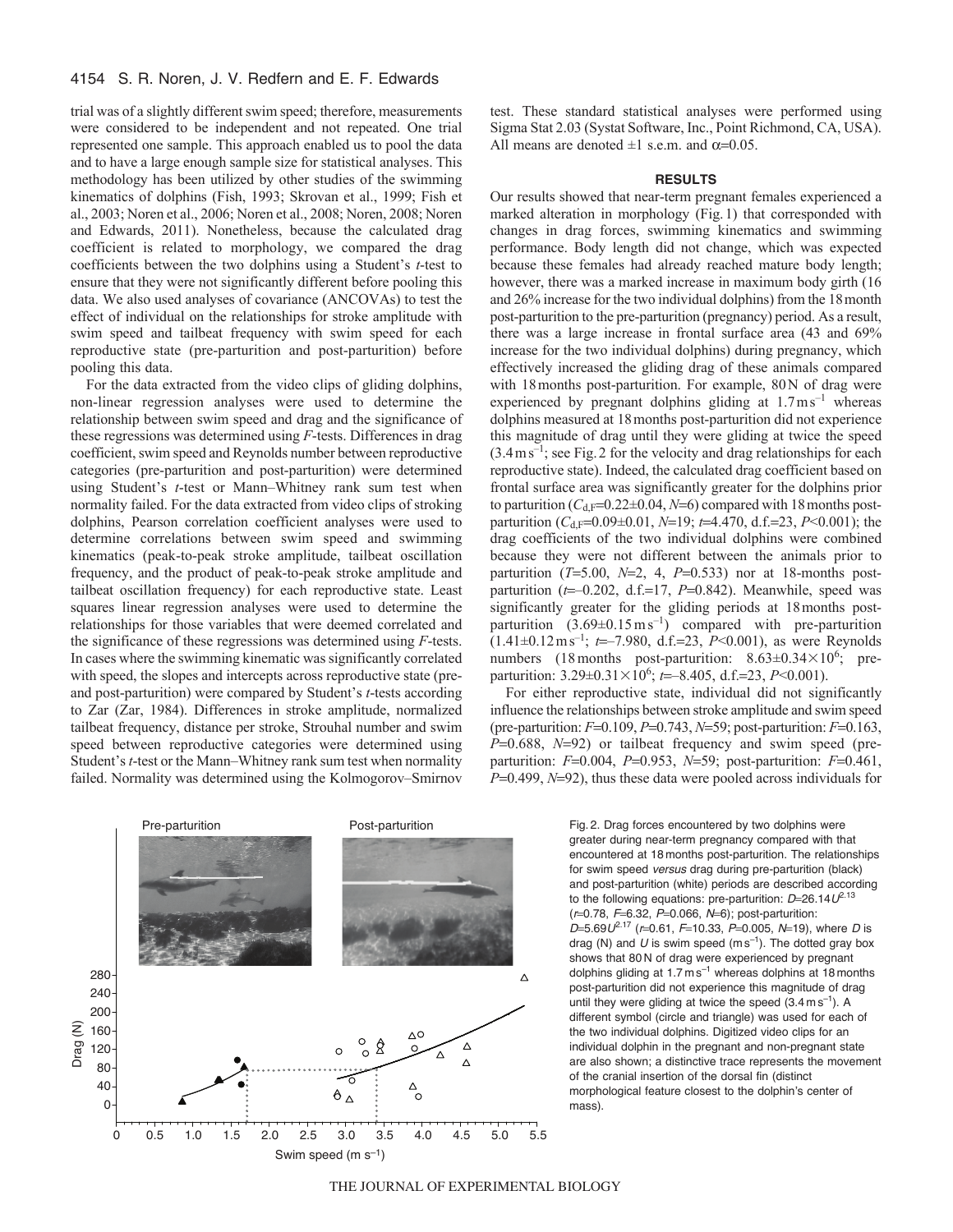subsequent analyses. For both pregnant and non-pregnant periods, swim speed was not correlated with stroke amplitude (preparturition: *r*=-0.232, *P*=0.077, *N*=59; post-parturition: *r*=-0.00494, *P*=0.963, *N*=92; Fig. 3A) but it was strongly correlated with tailbeat frequency (pre-parturition:  $r=0.882$ ,  $P<0.001$ ,  $N=59$ ; postparturition:  $r=0.908$ ,  $P<0.001$ ,  $N=92$ ; see Fig. 3B for the linear regression equations for tailbeat frequency *versus* swim speed). Interestingly, between reproductive categories the *y*-intercepts of the relationships for tailbeat frequency *versus* swim speed were not different  $(t=0.0534, d.f.=149, P=0.957)$  whereas the slopes of these relationships were different  $(t=-2.886, d.f.=149, P=0.004)$ . The greater slope for the non-pregnant periods implies that dolphins have faster rates of increase in speed per a given tailbeat frequency compared with pregnant periods. Meanwhile, analyses of the product of tailbeat frequency and stroke amplitude in relation to speed for both pre-parturition  $(r=0.714, P<0.001, N=59)$  and postparturition ( $r=0.764$ ,  $P<0.001$ ,  $N=92$ ) revealed that the inclusion of stroke amplitude did not improve the predictive power for speed, but rather the inclusion of stroke amplitude lowered the correlation value (*r*) due to increased scatter.

Closer examination revealed that locomotor gait was adjusted in response to the state of pregnancy. From kinematic analyses (Fig.4), it was evident that the stroke amplitude of the dolphins was decreased by 13% during pregnancy compared with the stroke amplitude during 1–24months post-parturition (pregnant female mean=0.61±0.02 m, median=0.62 m, N=59; non-pregnant female mean=0.70±0.01 m, median=0.69 m, N=92; T=3303.5, P≤0.001; Fig.4B). The pregnant dolphins appeared to compensate for this by increasing tailbeat frequency per a given speed; the normalized tailbeat frequency (ratio of tailbeat frequency to swim speed) (Rohr and Fish,  $2004$ ) for pregnant females  $(N=59)$  was significantly greater ( $T=6206.5$ ,  $P\leq 0.001$ ) than that during 1–24 months postparturition ( $N=92$ ). This in turn decreased distance covered per stroke during the pregnancy period (pregnant mean distance per stroke: 1.80±0.04 m stroke<sup>-1</sup>, *N*=59; non-pregnant mean distance per stroke: 2.09±0.02 m stroke<sup>-1</sup>, *N*=92; *t*=−7.596, d.f.=149, *P*≤0.001; Fig. 4C). In one stroke, pregnant females achieved only 86% of the distance covered by non-pregnant females. Interestingly, the Strouhal number for swimming dolphins during the pregnancy period (mean= $0.34\pm0.01$ , median= $0.35$ ,  $N=59$ ) was not significantly different from that during 1–24months post-parturition (mean=0.34±0.01, median=0.34; *T*=4649.5, *P*=0.529, *N*=92).

The increased drag and change in gait for pregnant females was associated with lowered swim performance. Mean and maximum swim speeds for the dolphins were lower during pregnancy than during 1–24months post-parturition. Mean swim speed for pregnant females (mean= $1.55\pm0.07$  m s<sup>-1</sup>, median= $1.39 \text{ m s}^{-1}$ , *N*=59) was only 38% of that achieved during the non-pregnant state (mean=4.13 $\pm$ 0.09 ms<sup>-1</sup>, median=4.14 ms<sup>-1</sup>, *N*=92; *T*=1833, *P*≤0.001; Fig. 4D) and maximum swim speed for the pregnant females  $(3.54 \text{ m s}^{-1})$  was only 56% of that attained during the non-pregnant state  $(6.32 \text{ m s}^{-1})$ . Although these speeds were measured in a large natural lagoon, it is evident that our experimental design adequately captured the performance capabilities of dolphins. The mean and maximum swim speeds of non-pregnant females were greater than the minimum cost of transport speed  $(2.1 \text{ m s}^{-1})$  (Williams et al., 1993) and observed sustainable swim speeds  $(3.1 \text{ m s}^{-1})$  (Lang, 1975) of non-pregnant adult bottlenose dolphins participating in open-water swim trials. In addition, the maximum swim performance of the non-pregnant dolphins in this study exceeded the maximum performance of non-pregnant wild bottlenose dolphins  $(5.7 \text{ m s}^{-1})$  (Rohr, 2002).



Fig. 3. Swimming kinematics in relation to swimming speed for preparturition and post-parturition periods of two bottlenose dolphins. Peak-topeak fluke stroke amplitude (A) was not correlated with swim speed for pregnant (black symbols) and non-pregnant (white symbols) females (see Results for statistics). In contrast, tailbeat frequency (B) was significantly correlated with swim speed for pregnant (black symbols) and non-pregnant (white symbols) females (see Results for statistics). Given the strong linear correlation between swim speed (*U*) and tailbeat frequency (*f*), linear regressions are provided for pregnant (U=1.64f+0.13;  $r^2$ =0.778, F=200.044, *P*<0.001, *N*=59, dashed line) and non-pregnant (*U*=2.09*f*–0.01;  $r^2$ =0.824, *F*=421.525, *P*<0.001, *N*=92, solid line) females. A different symbol (circle and triangle) was used for each of the two individual dolphins.

Unfortunately, there are no published values on the swimming capabilities of near-term pregnant dolphins for comparison with those of the pregnant dolphins in this study.

## **DISCUSSION**

This study demonstrates the influence that pregnancy can have on morphology, hydrodynamics, swimming kinematics and swimming performance in a marine mammal. Pregnant dolphins appear to be disadvantaged by their marked change in morphology (Fig.1), which affected streamlining and potentially impacted the ability of their locomotor muscles to generate tension. These alterations in turn lowered swim performance, as might be expected given that the ability to sustain performance is dependent on the magnitude of the resistant forces and the characteristics of the muscles (Fish and Rohr, 1999). Furthermore, physiological changes that can occur during pregnancy (i.e. reduced lung volume and changes in blood flow away from working muscle) may have acted synergistically to lower swim performance because steady-state locomotor performance is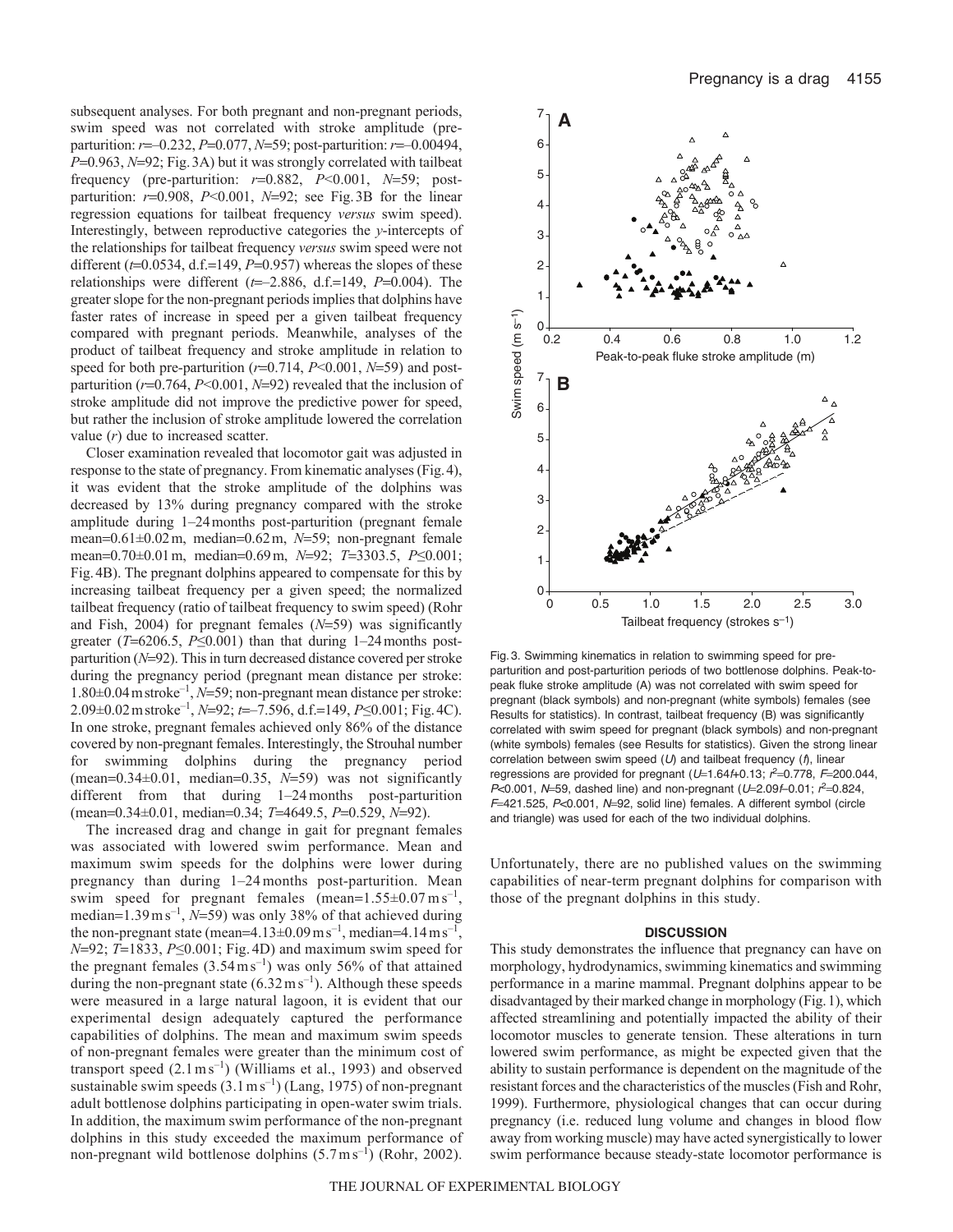



Fig. 4. Swimming kinematics were significantly different between preparturition and post-parturition periods of two bottlenose dolphins. (A) Digitized video clips for an individual dolphin in the pregnant and nonpregnant state show distinctive traces for the movements of each digitized anatomical point, pink for the rostrum, yellow for the cranial insertion of the dorsal fin, and blue for the fluke tip. Stroke amplitude was lower during the pregnant state compared with the non-pregnant state (B). As a result, females had a lower distance per stroke (C) and lower mean swim speed (D) during pre-parturition compared with post-parturition periods. These differences were significant at *P*<0.05 (see Results for statistics). In the box plots, the red lines represent the means, the black lines represent the median, the lower and upper boundaries represent the 25th and 75th percentiles, respectively, the lower and upper whiskers represent the 10th and 90th percentiles, respectively, and the dots represent outliers.

also constrained by the availability of oxygen to the locomotor muscle (Vock et al., 1996).

There was a pronounced change in the morphology of the female dolphins when they were pregnant (Fig.1). There was a surprisingly large increase in frontal surface area (43 and 69%) for the two individual dolphins during pregnancy that effectively increased the gliding drag of these animals compared with 18months postparturition (Fig.2). Indeed, the drag coefficient based on frontal surface area of the dolphins prior to parturition  $(C_{d,F}=0.22\pm0.04,$  $Re=3.29\pm0.31\times10^6$ ) was significantly greater than that at 18 months post-parturition  $(C_{d,F} = 0.09 \pm 0.01, Re = 8.63 \pm 0.34 \times 10^6)$ . To put this result in perspective, the drag coefficients based on frontal surface area for pregnant dolphins were greater by an order of magnitude than those of all other marine mammals measured to date  $(0.038-0.080$  at *Re* ranging from 1 to  $5.52 \times 10^6$ ) (for a review, see Stelle et al., 2000) whereas the drag coefficients of the females 18months post-parturition were in agreement with those measured for other marine mammals. Ultimately, the higher drag coefficients for the pregnant dolphins implies that pregnant dolphins would have greater energetic requirements during locomotion because, theoretically, greater drag forces require more power to overcome (Webb, 1975). In addition, as the speed of the dolphins increases, the power required to overcome drag theoretically increases with the cube of velocity (Fish, 1993). At the same time, the blubber of pregnant bottlenose dolphins contains 27% more lipid than that of other adult dolphins, which lowers the density of the blubber for the pregnant animals (Dunkin et al., 2010). As a result, the buoyant force of pregnant dolphins is four times that of non-pregnant adults, which ultimately increases the locomotor costs of the pregnant females (Dunkin et al., 2010) as they must generate a greater downward force to compensate, particularly while descending on a dive. As a greater proportion of power output is utilized to accommodate increased drag and increased buoyancy there is less energy available to propel the animal forward in the water.

Although the dolphins faced greater forces countering locomotion during pregnancy, the animals seemed to modulate changes in swim speed in a manner similar to that of non-pregnant animals. Pregnant and non-pregnant dolphins modulated swim speed by changing tailbeat frequency but not stroke amplitude (Fig. 3), as has been demonstrated previously in non-reproductive adult odontocetes (Fish, 1993; Skrovan et al., 1999; Fish et al., 2003). Indeed, analyses of the product of tailbeat frequency and stroke amplitude in relation to speed revealed that the inclusion of stroke amplitude did not improve the predictive power for speed, but rather lowered the correlation value due to increased scatter. This is contrary to what had been found previously for fish (Webb, 1973). However, fish only modulated swim speed with tailbeat frequency and stroke amplitude at lower speeds (i.e. Bainbridge, 1958; Webb, 1975) because stroke amplitude reached its maximum (approximately 0.2 body lengths) at higher speeds (Bainbridge, 1958). In the present study, the majority of trials were from dolphins swimming  $>1 \text{ m s}^{-1}$  and size-specific stroke amplitudes clustered around 0.2 body lengths (pre-parturition: mean= $0.25\pm0.007$  body lengths,  $N=59$ ; post-parturition: mean=0.29±0.004 body lengths, N=92), suggesting that the dolphins had attained their maximum size-specific stroke amplitudes.

Nonetheless, within these confines there was an obvious pregnancy-induced gait change. During pregnancy, the stroke amplitude of the dolphins was decreased by 13% compared with 1–24months post-parturition (Fig.4B). This gait change may be associated with decreased flexibility in the peduncle region and the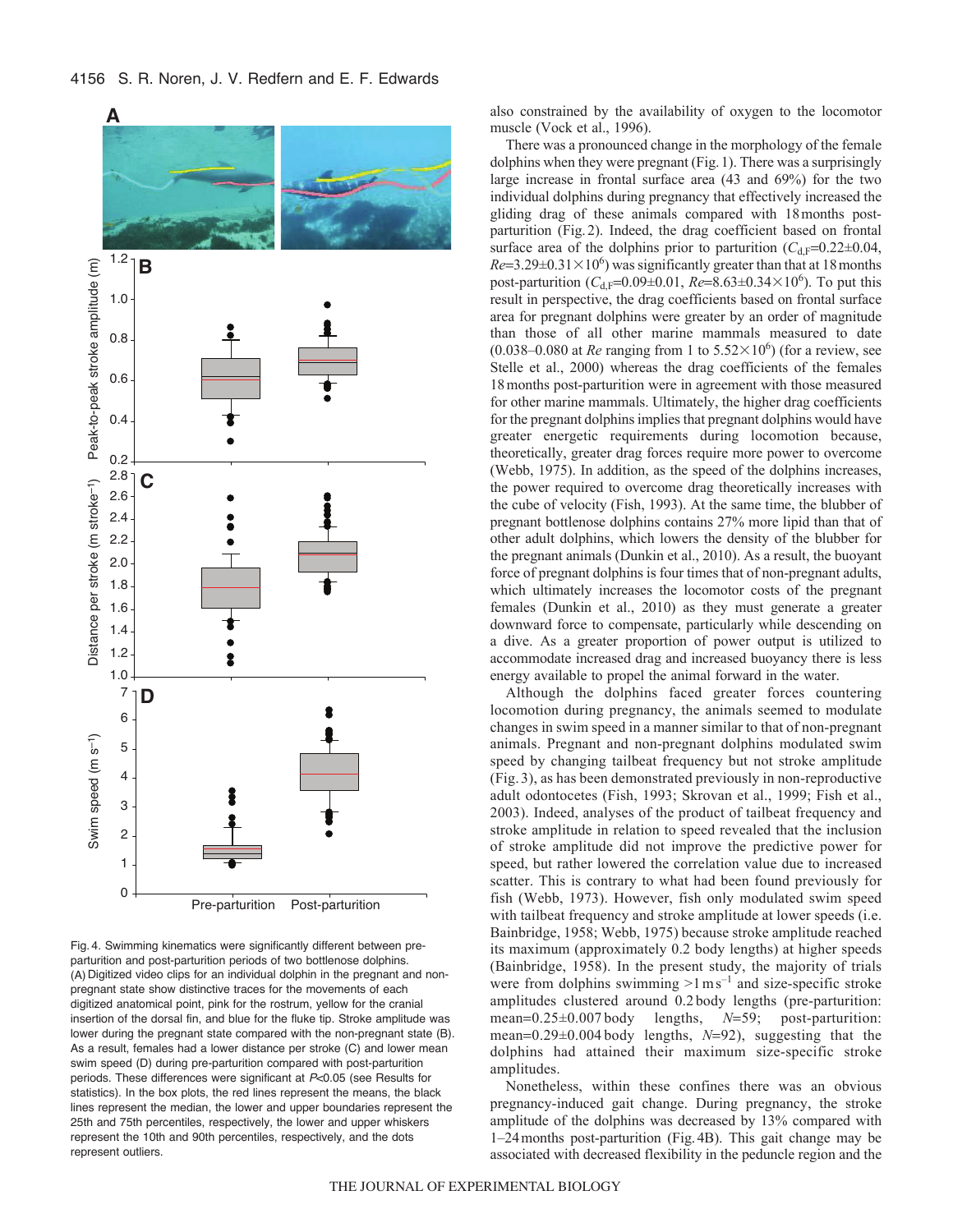stretching of the locomotor muscles associated with the internal positioning of the fetus. Furthermore, if the fetus were to stretch the locomotor muscles beyond their optimal length, diminished actin–myosin filament overlap would decrease the available tension. It appears as though the pregnant dolphins compensated by increasing tailbeat frequency per a given speed; the normalized tailbeat frequency (ratio of tailbeat frequency to swim speed) (Rohr and Fish, 2004) for pregnant females was significantly greater than that during 1–24months post-parturition. This in turn resulted in a significant decrease in distance covered per stroke during the pregnancy period compared with the non-pregnant state (Fig.4C). In one stroke, pregnant females achieved only 86% of the distance covered by non-pregnant females.

Interestingly, although there was a gait change that accompanied near-term pregnancy, the optimal efficiency for these animals was not impacted. The principal wake parameter, termed the Strouhal number, is a non-dimensional number that is equivalent to the frequency of oscillation (or tailbeat frequency) divided by the maximum excursion of the propulsive foils trailing edge (or stroke amplitude). The Strouhal number is considered optimal in the range of 0.25–0.35 where efficiency is maximal (Triantafyllou et al., 1993). For dolphins in the present study, the Strouhal number was not significantly different between reproductive states. Furthermore, the mean values for the pregnant state  $(0.34\pm0.01)$  and non-pregnant state  $(0.34\pm0.01)$  were both within the range for optimal efficiency and were in agreement with those previously determined for dolphins (0.32 and 0.30) (Triantafyllou et al., 1993). This implies that even though the dolphins changed gait to accommodate changes in morphology, efficiency seems to have remained optimized.

Ultimately, increased drag concomitant with physiological changes associated with pregnancy (i.e. reduced lung volume and changes in blood flow away from working muscle) can act synergistically to lower swim performance. Indeed, mean and maximum swim speeds for the dolphins were lower during pregnancy than during 1–24months post-parturition. The mean swim speed for pregnant females (mean= $1.55\pm0.07$  ms<sup>-1</sup>) was only 38% of that achieved during the non-pregnant state (mean= $4.13\pm0.09$  m s<sup>-1</sup>; Fig. 4D) and maximum swim speed for the near-term pregnant females  $(3.54 \text{ m s}^{-1})$  was only 56% of that attained during the non-pregnant state  $(6.32 \text{ m s}^{-1})$ . As speed increases, drag and the power required to overcome drag increase disproportionately, making it difficult to sustain fast swim speeds for prolonged durations (Fish, 1993). This seems to be especially true for pregnant dolphins. The burden of pregnancy precluded the attainment of speeds greater than cruising speed, as the mean swim speeds of pregnant dolphins approached the minimum cost of transport speed for non-reproductive dolphins  $(2.1 \text{ m s}^{-1})$ , where heart rate, respiratory rate and post-exercise blood lactate concentration is not significantly different than values at rest (Williams et al., 1993).

The diminished locomotor performance of pregnant dolphins observed in this study is in accordance with those for other gravid and pregnant animals across aquatic, terrestrial and aerial environments (Shine, 1980; Winfield and Townsend, 1983; Berglund and Rosenquist, 1986; Seigel et al., 1987; Cooper et al., 1990; Lee et al., 1996; Shaffer and Formanowicz, 1996; Isaacs and Byrne, 1998; Seibel et al., 2005; Gu and Danthanarayana, 2000; McLean and Speakman, 2000; Veasey et al., 2001; Plaut, 2002; Guillemette and Ouellet, 2005; Svendsen et al., 2009) and has profound implications for animals that rely on speed for hunting and predator avoidance. Both speed and maneuverability (ability to turn in a confined space) (Norberg and Rayner, 1987) play key roles in predator–prey interactions (Howland, 1974; Maresh et al., 2004). For dolphins, maneuverability is constrained by body flexibility (Fish, 2002), and the positioning of the fetus may limit the flexion of the body. This, combined with diminished swim performance (Fig.4D), could make pregnant dolphins less effective hunters and more susceptible to predation.

There are no reports regarding the effectiveness of pregnant dolphins as hunters; however, behavioral strategies during foraging may minimize the constraints of diminished maneuverability and swim performance. First, dolphins school and this behavior enhances the foraging efficiency of the animals within the group (Wells et al., 1980; Würsig, 1986). Second, the diets of pregnant porpoises (*Phocoena phocoena*) (Yasui and Gaskin, 1986) and dolphins (*Delphinus delphis*) (Young and Cockcroft, 1994) are different than those of non-reproductive females. Although this prey switching has been attributed to the greater energetic demands of reproduction (Yasui and Gaskin, 1986; Young and Cockcroft, 1994), the pregnant common dolphins preferentially foraged on low-calorie squid compared with the relatively high-calorie fish taken by the nonreproductive females (Young and Cockcroft, 1994). Thus, pregnant dolphins may be choosing alternate prey items in an effort to optimize foraging efficiency.

Although there are no studies on the changing vulnerability to predation related to reproductive status for dolphins, there are such studies for ungulates. Ungulates are close relatives of cetaceans and, like dolphins, live in open and relatively featureless habitats. To deter and evade predators in the absence of spatial refuges, ungulates react to threat by aggregating and running as a group (stampeding) away from the perceived source of danger (Lent, 1974; Leuthold, 1977). Similarly, an approaching shark elicits the flight response in bottlenose dolphins (Tayler and Saayman, 1972; Connor and Heithaus, 1996). For terrestrial mammals, it has been hypothesized that adult females may become more vulnerable to predation in the terminal stages of gestation because they are weighed down by the fetus. Indeed, the adult females of three African ungulates [African buffalo (*Syncerus caffer*), blue wildebeest (*Connochaetes taurinus*) and greater kudu (*Tragelaphus strepsiceros*)] showed a marked increase in predation rate by lions during late gestation (Owen-Smith, 2008).

With knowledge of the hunting speeds of the known predators of bottlenose dolphins, we can predict whether near-term pregnant dolphins have a higher risk of predation than non-pregnant dolphins. Sharks are the dominant predators of dolphins worldwide, but killer whales (*Orcinus orca*) also prey on dolphins in some regions (Shane et al., 1986). Species of shark that attack dolphins, such as tiger (*Galeocerdo cuvier*) and white (*Carcharodin carcharias*), use a stealth foraging tactic where they stalk and attack unwary prey (Heithaus et al., 2002). The burst speed for white sharks is  $6-7 \text{ m s}^{-1}$ (Kimley et al., 2001), which is likely to be used in an attack. Thus, once a group of dolphins becomes aware of an eminent shark attack and attempts to flee, the near-term pregnant dolphins will be vulnerable to the predatory event because their maximum swim speed  $(3.54 \text{ m s}^{-1})$  is half that of the sharks' attack speed. Similarly, when we consider the  $4.17-8.33 \text{ m s}^{-1}$  hunting speeds used by marine-mammal eating killer whales (Ford et al., 2005), which use the endurance–exhaustion method (Guinet et al., 2007), the maximum swim performance of near-term pregnant dolphins does not afford fast enough evasive speeds to outrun the killer whales. Meanwhile, the maximum swim speed of non-pregnant dolphins  $(6.32 \text{ m s}^{-1})$  could afford predator avoidance when the sharks and killer whales operate at the lower end of their range of hunting speeds.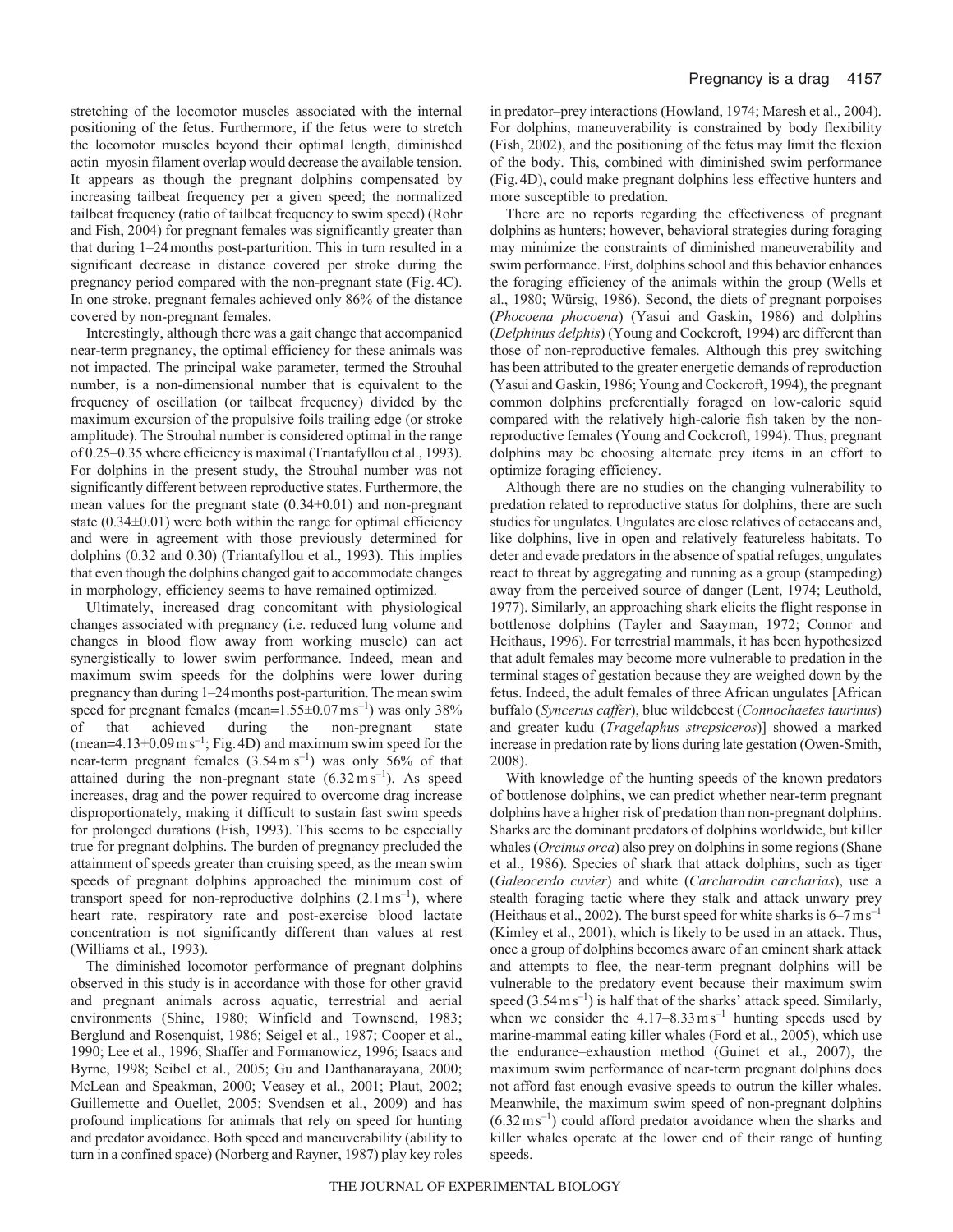# 4158 S. R. Noren, J. V. Redfern and E. F. Edwards

In summary, this study quantified a dramatic change in body morphology associated with pregnancy that coincided with increased opposing forces to locomotion (drag), a gait change and decreased locomotor effectiveness in dolphins. These are undoubtedly some of the underlying mechanisms by which the physical load of pregnancy decreased locomotor performance. Diminished locomotor performance can in turn increase the susceptibility of pregnant females to predation. Ultimately, the results of this study support the notion that reproduction is a costly endeavour that may increase energetic expenditure, increase risk of predation and decrease longevity (Shine, 1988).

### **ACKNOWLEDGEMENTS**

We thank Dolphin Quest Hawaii for providing the experimental facilities and animals; the staff at Dolphin Quest Hawaii, particularly C. Buczyna; T. Williams at the University of California Santa Cruz for the use of her Peak Motus system; and members of the laboratory of T. Williams and two anonymous reviewers for providing valuable comments on previous versions of this manuscript. This research was non-invasive and utilized typical training and husbandry protocols that were already in practice at the facility.

#### **FUNDING**

Funding for this project was provided by the Protected Resources Division, Southwest Fisheries Science Center, National Oceanographic and Atmospheric Association [contract order AB133F09SE3790, ref. no. NFFR7000-9-18726 to S.R.N.]. We are indebted to Dolphin Quest, particularly to J. Sweeney and R. Stone, for providing additional funding.

#### **REFERENCES**

- **Bainbridge, R.** (1958). The speed of swimming fish as related to size and to the frequency and amplitude of the tail beat. *J. Exp. Biol.* **35**, 109-133. **Berglund, A. and Rosenqvist, G.** (1986). Reproductive costs in the prawn *Palaemon*
- *adspersus*: effects on growth and predator vulnerability. *Oikos* **46**, 349-354. **Connor, R. C. and Heithus, M. R.** (1996). Approach by great white shark elicits flight response in bottlenose dolphins. *Mar. Mamm. Sci*. **12**, 602-606.
- **Cooper, W. E., Jr, Vitt, L. J., Hedges, R. and Huey, R. B.** (1990). Locomotor impairment and defence in gravid lizards (*Eumeces laticeps*): behavioural shift in activity may offset costs of reproduction in an active forager. *Behav. Ecol. Sociobiol.* **27**, 153-157.
- **Dunkin, R. C., McClellan, W. A., Blum, J. E. and Pabst, D. A.** (2010). The buoyancy of the integument of Atlantic bottlenose dolphins (*Tursiops truncatus*): effects of growth, reproduction, and nutritional state. *Mar. Mamm. Sci.* **26**, 573-587.
- **Feldkamp, S. D.** (1987). Swimming in the California sea lion: morphometrics, drag, and energetics. *J. Exp. Biol.* **131**, 117-135.
- **Fish, F. E.** (1993). Power output and propulsive efficiency of swimming bottlenose dolphins (*Tursiops truncatus*). *J. Exp. Biol.* **185**, 179-193.
- **Fish, F. E.** (1998). Comparative kinematics and hydrodynamics of odontocete cetaceans: morphological and ecological correlates with swimming performance. *J. Exp. Biol.* **201**, 2867-2877.
- **Fish, F. E.** (2002). Balancing requirements for stability and maneuverability in cetaceans. *Integr. Comp. Biol.* **42**, 85-93.
- **Fish, F. E. and Hui, C. A.** (1991). Dolphin swimming a review. *Mamm. Rev.* **21**, 181-195.
- **Fish, F. E. and Rohr, J. J.** (1999). *Review of Dolphin Hydrodynamics and Swimming Performance*. San Diego, CA: SPAWARS Systems Center Technical Report 1801. http://www.spawar.navy.mil/sti/publications/pubs/tr/1801/tr1801.pdf.
- **Fish, F. E., Peacock, J. E. and Rohr, J. J.** (2003). Stabilization mechanism in swimming odontocete cetaceans by phased movements. *Mar. Mamm. Sci*. **19**, 515- 528.
- **Ford, J. K. B., Ellis, G. M., Matkin, D. R., Balcomb, K. C., Briggs, D. and Morton, A. B.** (2005). Killer whale attacks on Minke whales: prey capture and antipredator tactics. *Mar. Mamm. Sci.* **21**, 603-618.
- **Foti, T., Davids, J. R. and Bagley, A.** (2000). A biomechanical analysis of gait during pregnancy. *J. Bone Joint Surg.* **82**, 625-632.
- **Golomer, E., Ducher, D., Arfi, G. S. and Sud, R.** (1991). Simple locomotion and during load carrying in pregnant women. *J. Gynecol. Obstet. Biol. Reprod.* **20**, 406- 412.
- **Gu, H. and Danthanarayana, W.** (2000). Variations in life history traits and flight capacity among populations of the light brown apple moth *Epiphyasp ostvittana* (Walker) (Lepidoptera: Tortricidae). *Aust. Ecol.* **25**, 571-579.
- **Guillemette, M. and Ouellet, J. F.** (2005). Temporary flightlessness as a potential cost of reproduction in pre-laying common eiders. *Somateria mollissima*. *Ibis* **147**, 301-306.
- **Guinet, C., Domenici, P., de Stephanis, R., Barret-Lennard, L., Ford, J. K. B. and Verborgh, P.** (2007). Killer whale predation on bluefin tuna: exploring the hypothesis of the endurance-exhaustion technique. *Mar. Ecol. Prog. Ser.* **347**, 111-119.
- **Heithaus, M. R., Dill, L. M., Marshall, G. J. and Buhleier, B.** (2002). Habitat use and foraging behaviour of tiger sharks (*Galeocerdo cuvier*) in a seagrass ecosystem. *Mar. Biol.* **140**, 237-248.

**Howland, H. C.** (1974). Optimal strategies for predator avoidance: the relative importance of speed and manoeuvrability. *J. Theor. Biol.* **47**, 333-350.

- **Isaacs, R. and Byrne, D.** (1998). Aerial distribution, flight behaviour and eggload: their inter-relationship during dispersal by the sweet potato whitefly. *J. Anim. Ecol.* **67**, 741-750.
- **Kimley, P. A., LeBoeuf, B. J., Cantara, K. M., Richert, J. E., Davis, S. F., Van Sommeran, S. and Kelly, J. T.** (2001). The hunting strategy of white sharks
- (*Carcharodin carcharias*) near a seal colony. *Mar. Biol.* **138**, 617-636. **Kooyman, G. L. and Ponganis, P. J.** (1998). The physiological basis for diving at depth: birds and mammals. *Annu. Rev. Physiol*. **60**, 19-32.
- **Lang, T. G.** (1975). Speed, power, and drag measurements of dolphins and porpoises. In *Swimming and Flying in Nature*, Vol. 2 (ed. T. Y. Wu, C. J. Brokaw and C. Brennen), pp. 553-571. New York: Plenum Press.
- **Lee, S. J., Witter, M. S., Cuthill, I. C. and Goldsmith, A. R.** (1996). Reduction in escape performance as a cost of reproduction in gravid starlings, *Sturnus vulgaris*. *Proc. R. Soc. Lond. B* **263**, 619-623.
- **Lent, P. C.** (1974). The behavior of ungulates and its relation to management. *IUCN*
- *Publ. New Ser.* **24**, 14-55. **Leuthold, W.** (1977). *African Ungulates: a Comparative Review of their Ethology and Behavioral Ecology.* New York: Springer-Verlag.
- **Lighthill, M. J.** (1969). Hydrodynamics of aquatic animal propulsion. *Annu. Rev. Fluid Mech.* **1**, 413-446.
- **Long, J. H., Jr, Pabst, D. A., Shepherd, W. R. and McLellan, W. A.** (1997). Locomotor design of dolphin vertebral columns: bending mechanics and morphology of *Delphinus delphis*. *J. Exp. Biol.* **200**, 65-81.
- **Maresh, J. L., Fish, F. E., Nowacek, D. P., Nowacek, S. M. and Wells, R. S.** (2004). High performance turning capabilities during foraging by bottlenose dolphins (*Tursiops truncatus*). *Mar. Mamm. Sci*. **20**, 498-509.
- **McLean, J. and Speakman, J.** (2000). Morphological changes during postnatal growth and reproduction in the brown long-eared bat *Plecotus auritus*: implications for wing loading and predicted flight performance. *J. Nat. Hist.* **34**, 773-791.
- **Messinger, C., Messinger, D., Dye, G., Berry, P. and Weissensel, R.** (1999). *Determining Morphometric Accuracy in Tursiops truncatus.* Proceedings of the 27th annual conference of the International Marine Animal Trainer's Association, 9 December 1999, Chicago, IL., p. 24.
- **Miller, K. E., Bales, K. L., Ramos, J. H. and Dietz, J. M.** (2006). Energy intake, energy expenditure, and reproductive costs of female wild golden lion tamarins
- (*Leontopithecus rosalia*). *Am. J. Primatol.* **68**, 1037-1053. **Norberg, U. and Rayner, J. M. V.** (1987). Ecological morphology and flight in bats (Mammalia: Chiroptera): wing adaptations, flight performance, foraging strategy and echolocation. *Philos. Trans. R. Soc. Lond. B* **316**, 335-427.
- **Noren, S. R.** (2008). Infant carrying behaviour in dolphins? Costly parental care in an aquatic environment. *Funct. Ecol.* **22**, 284-288.
- **Noren, S. R. and Edwards, E. F.** (2011). Infant position in mother–calf dolphin pairs: a social interaction with hydrodynamic benefits. *Mar. Ecol. Prog. Ser.* **424**, 229-236.
- **Noren, S. R., Biedenbach, G. and Edwards, E. F.** (2006). The ontogeny of swim performance and mechanics in bottlenose dolphins (*Tursiops truncatus*). *J. Exp. Biol.* **209**, 4724-4731.

**Noren, S. R., Biedenbach, G., Redfern, J. V. and Edwards, E. F.** (2008). Hitching a ride: the formation locomotion strategy of dolphin calves. *Func. Ecol.* **22**, 278-283. **Owen-Smith, N.** (2008). Changing vulnerability to predation related to season and sex

- in an African ungulate assemblage. *Oikos* **117**, 602-610. **Plaut, I.** (2002). Does pregnancy affect swimming performance of female mosquitofish,
- *Gambusia affinis*? *Funct. Ecol.* **16**, 290-295. **Rohr, J. J.** (2002). Maximums swim speeds of captive and free-ranging delphinids:
- critical analysis of extraordinary performance. *Mar. Mamm. Sci.* **18**, 1-19. **Rohr, J. R. and Fish, F. E.** (2004). Strouhal numbers and optimization of swimming by odontocete cetaceans. *J. Exp. Biol.* **207**, 1633-1642.
- **Seibel, B. A., Robinson, B. H. and Haddock, S. H. D.** (2005). Post-spawning egg care by a squid. *Nature* **438**, 929.
- **Seigel, R. A., Huggins, M. M. and Ford, N. B.** (1987). Reduction in locomotor ability as a cost of reproduction in snakes. *Oecologia* **73**, 481-465.
- **Shaffer, L. and Formanowicz, D.** (1996). A cost of viviparity and parental care in scorpions: reduced sprint speed and behavioural compensation. *Anim. Behav.* **51**, 1017-1023.

**Shane, S. H., Wells, R. S. and Würsig. B.** (1986). Ecology, behaviour, and social

organization of the bottlenose dolphin: a review. *Mar. Mamm. Sci.* **2**, 34-63. **Shine, R.** (1980). ʻʻCosts'' of reproduction in reptiles. *Oecologia* **46**, 92-100.

**Shine, R.** (1988). Constraints on reproductive investment: a comparison between aquatic and terrestrial snakes. *Evolution* **42**, 17-27.

- **Skrovan, R. C., Williams, T. M., Berry, P. S. and Moore, P. W.** (1999). The diving physiology of bottlenose dolphins (*Tursiops truncatus*) II. Biomechanics and changes in buoyancy at depth. *J. Exp. Biol.* **202**, 2749-2761.
- **Stelle, L. L., Blake, B. W. and Trites, A. W.** (2000). Hydrodynamic drag in Steller sea lions (*Eumetopias jubatus*). *J. Exp. Biol.* **203**, 1915-1923.
- **Svendsen, J. C., Aarestrup, K., Dolby, J., Svendsen, T. C. and Christensen, R. H. B.** (2009). The volitional travel speed varies with reproductive state in mature female brown trout *Salmo trutta. J. Fish Biol.* **75**, 901-907.
- **Taves, C., Charteris, J. and Wall, J. C.** (1982). The kinematics of treadmill walking during pregnancy. *Physiother. Can.* **34**, 321-324.
- **Tayler, C. K. and Saayman, G. S.** (1972). Social organization and behavior of dolphins and baboons. *Ann. Cape Prov. Mus.* **9**, 11-49.
- **Triantafyllou, G. S., Triantafyllou, M. S. and Grosenbaugh, M. A.** (1993). Optimal thrust development in oscillating foils with application to fish propulsion. *J. Fluids Struct*. **7**, 205-224.
- **Veasey, J., Houston, D. C. and Metcalfe, N. B.** (2001). A hidden cost of reproduction: the trade-off between clutch size and take-off speed in female zebra finches. *J. Anim. Ecol.* **70**, 20-24.
- **Vock, R., Weibel, E. R., Hoppeler, H., Ordway, G., Weber, J. M. and Taylor, C. R.** (1996). Design of the oxygen and substrate pathways. V. Structural basis of vascular substrate supply to muscle cells. *J. Exp. Biol.* **199**, 1675-1688.